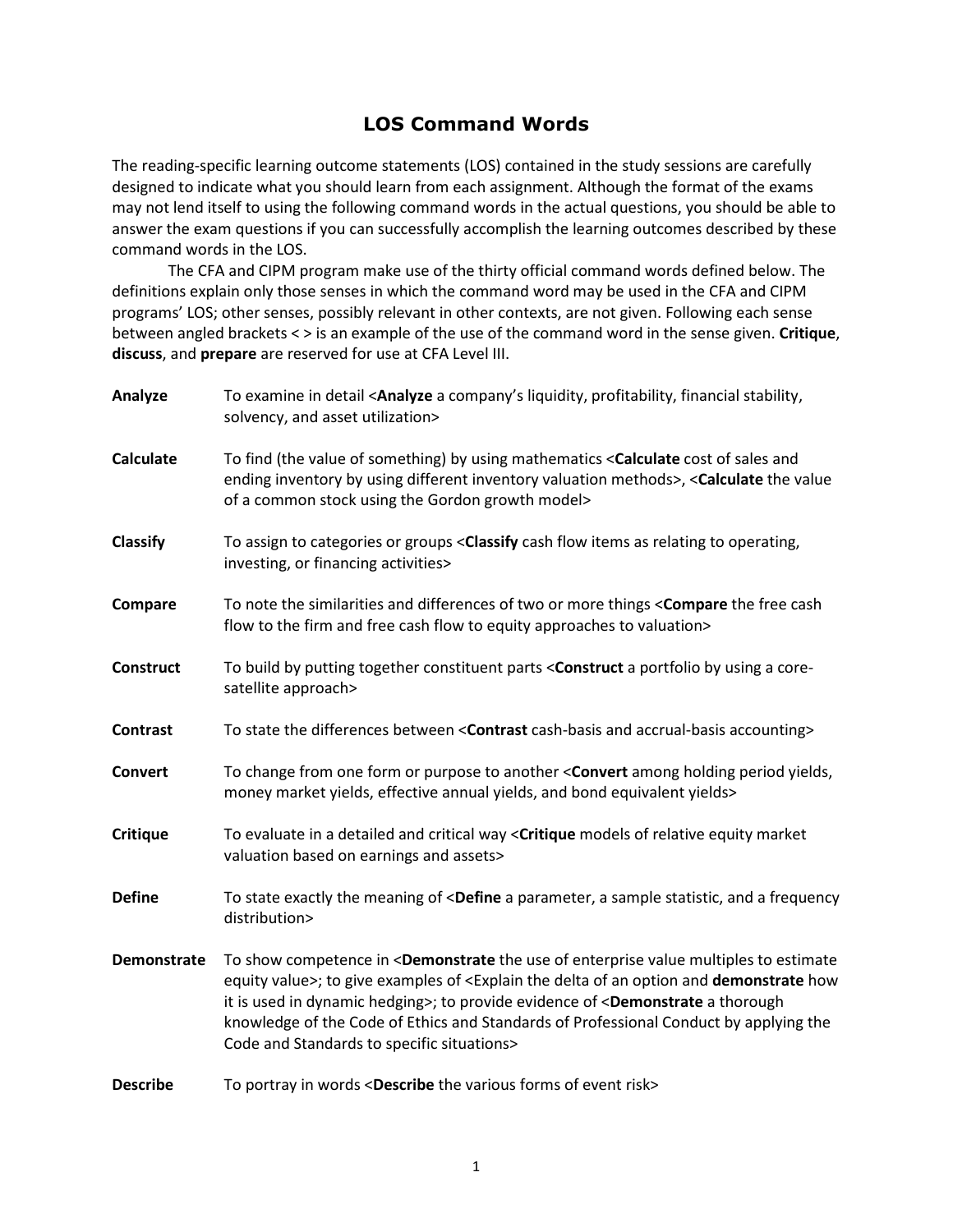| <b>Determine</b>   | To decide <determine nominal="" option-<br="" or="" spread,="" the="" whether="" zero-volatility="">adjusted spread should be used to evaluate a specific fixed-income security&gt;; to<br/>ascertain <determine each="" independent="" of="" significance="" statistical="" the="" variable=""></determine></determine>                           |
|--------------------|----------------------------------------------------------------------------------------------------------------------------------------------------------------------------------------------------------------------------------------------------------------------------------------------------------------------------------------------------|
| <b>Discuss</b>     | To examine critically and in detail <discuss ability="" and="" impact="" that="" the="" to<br="" willingness="">take risk have on risk tolerance&gt;</discuss>                                                                                                                                                                                     |
| <b>Distinguish</b> | Point out differences between <distinguish a="" among="" and="" empirical,="" priori<br="" subjective,="">probabilities&gt;</distinguish>                                                                                                                                                                                                          |
| <b>Estimate</b>    | To determine an approximate value for < <b>Estimate</b> a company's intrinsic value based on<br>discounted cash flow analysis>; to reach an informed but possibly imprecise evaluation<br>of <estimate a="" accounting="" change="" company's="" impact="" in="" of="" on="" principle="" reported<br="" the="">financial statement&gt;</estimate> |
| <b>Evaluate</b>    | To reach a conclusion or make a judgment about something through careful study<br><evaluate a="" company's="" data="" financial="" of="" quality="" the="">, <evaluate appropriateness="" of<br="" the="">using a particular rate of return as a discount rate&gt;, <evaluate a="" bid="" merger=""></evaluate></evaluate></evaluate>              |
| <b>Explain</b>     | To make clear the meaning of <explain interest="" parity="" rate=""></explain>                                                                                                                                                                                                                                                                     |
| <b>Forecast</b>    | To estimate the future value of something <forecast a="" company's="" given<br="" income="" net="">sales projections by using a percentage-of-revenue approach&gt;, <forecast a="" company's<br="">market share in different growth scenarios&gt;</forecast></forecast>                                                                            |
| <b>Formulate</b>   | To state in clear or definite form <formulate a="" hypothesis="" of="" test="" that="" the="" the<br="">population correlation coefficient equals zero&gt;; to devise <formulate an="" appropriate<br="">response to actions that violate the Code of Ethics and Standards of Professional<br/>Conduct&gt;</formulate></formulate>                 |
| Identify           | To recognize and correctly name <ldentify an<br="" and="" describe="" desirable="" of="" properties="" the="">estimator&gt;, <ldentify a="" bank="" central="" functions="" of="" the=""></ldentify></ldentify>                                                                                                                                    |
| <b>Interpret</b>   | To give the meaning of <interpret a="" coefficients="" estimated="" in="" linear="" regression="" the="">,<br/><interpret an="" analysis="" box="" equity="" of="" results="" style="" the=""></interpret></interpret>                                                                                                                             |
| Judge              | To form an opinion about through careful weighing of evidence <judge an<br="" whether="">equity market is undervalued, fairly valued, or overvalued based on a relative equity<br/>valuation model&gt;</judge>                                                                                                                                     |
| <b>Justify</b>     | To show to be valid or appropriate in a particular context <justify absolute<br="" of="" the="" use="">performance and cash flow matching objectives to meet the goal of lifestyle protection&gt;</justify>                                                                                                                                        |
| Prepare            | To put into written form <prepare an="" constraints="" investment="" of="" policy<br="" section="" the="">statement for the Ingrams&gt;, <prepare an="" appropriate="" each="" for="" four<br="" of="" response="" the="">questions from the committee members&gt;</prepare></prepare>                                                             |